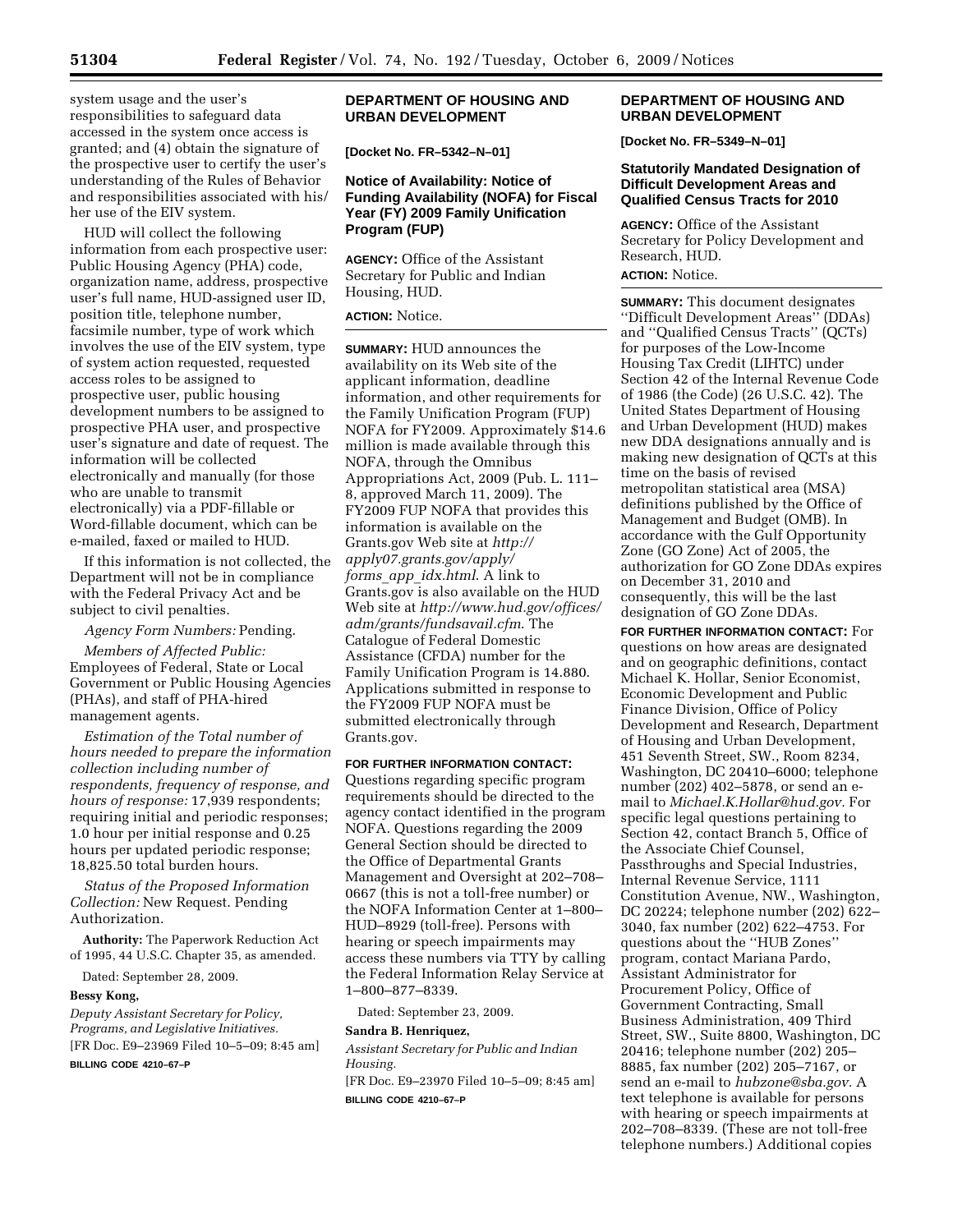of this notice are available through HUD User at 800–245–2691 for a small fee to cover duplication and mailing costs.

*Copies Available Electronically:* This notice and additional information about DDAs and QCTs are available electronically on the Internet at *http:// www.huduser.org/datasets/qct.html.*  **SUPPLEMENTARY INFORMATION:** 

## **This Document**

This notice designates DDAs for each of the 50 states, the District of Columbia, Puerto Rico, American Samoa, Guam, the Northern Mariana Islands, and the U.S. Virgin Islands. The designations of DDAs in this notice are based on final Fiscal Year (FY) 2009 Fair Market Rents (FMRs), FY2009 income limits, and 2000 Census population counts, as explained below. This notice also lists those areas treated as DDAs under the Gulf Opportunity Zone Act of 2005 (GO Zone Act) (Pub. L. 109–135; the GO Zone Act, as amended by the U.S. Troop Readiness, Veterans' Care, Katrina Recovery, and Iraq Accountability Appropriations Act of 2007). Specifically, the GO Zone Act provides that areas ''determined by the President to warrant individual or individual and public assistance from the federal government under the Robert T. Stafford Disaster Relief and Emergency Assistance Act (Stafford Act)'' as a result of Hurricanes Katrina, Rita, or Wilma: (1) Shall be treated as DDAs designated under subclause (I) of Internal Revenue Code section 42(d)(5)(C)(iii)1 (*i.e.,* areas designated by the Secretary of Housing and Urban Development as having high construction, land, and utility costs relative to area median gross income (AMGI)), and (2) shall not be taken into account for purposes of applying the limitation under subclause II of such section (*i.e.,* the 20 percent cap on the total population of designated areas). In accordance with the Go Zone Act as amended, GO Zone DDAs expire on December 31, 2010. Thus, this will be the last DDA designation containing GO Zone DDAs.

This notice also re-designates QCTs based on those newly defined MSAs published by the Office of Management and Budget (OMB) since 2006 that have been included in HUD's Section 8 Income Limits though FY2009. New MSAs have been designated in Arizona and Florida, however these result only in changes to QCT designations in the new Arizona metropolitan area and the nonmetropolitan part of Arizona. The

designations of QCTs under Section 42 of the Internal Revenue Code published September 28, 2006, (71 FR 57234) for the remainder of Arizona, the remaining 49 states, the District of Columbia, Puerto Rico, U.S. Virgin Islands, and on December 19, 2003, (68 FR 70982) for American Samoa, Guam, and the Northern Mariana Islands, remain in effect because QCTs in these areas are not affected by the updated metropolitan area definitions.

# **2000 Census**

Data from the 2000 Census on total population of metropolitan areas and nonmetropolitan areas are used in the designation of DDAs. The Office of Management and Budget (OMB) first published new metropolitan area definitions incorporating 2000 Census data in OMB Bulletin No. 03–04 on June 6, 2003, and updated them periodically through OMB Bulletin No. 08–01 on November 20, 2007. The FY2009 FMRs and FY2009 income limits used to designate DDAs are based on these new metropolitan statistical area (MSA) definitions, with modifications to account for substantial differences in rental housing markets (and, in some cases, median income levels) within MSAs. The most recent update of MSA definitions published in OMB Bulletin No. 09–01 on November 20, 2008 are inconsistent with the FY2009 FMRs and FY2009 income limits and therefore are not incorporated in these DDA and QCT designations.

### **Background**

The U.S. Department of the Treasury (Treasury) and its Internal Revenue Service (IRS) are authorized to interpret and enforce the provisions of the Code, including the LIHTC found at Section 42 of the Code. The Secretary of HUD is required to designate DDAs and QCTs by Section 42(d)(5)(C) (re-designated section  $42(d)(5)(B)$  by the Housing and Economic Recovery Act of 2008) of the Code. In order to assist in understanding HUD's mandated designation of DDAs and QCTs for use in administering Section 42, a summary of the section is provided. The following summary does not purport to bind Treasury or the IRS in any way, nor does it purport to bind HUD, since HUD has authority to interpret or administer the Code only in instances where it receives explicit statutory delegation.

# **Summary of the Low-Income Housing Tax Credit**

The LIHTC is a tax incentive intended to increase the availability of lowincome housing. Section 42 provides an income tax credit to owners of newly

constructed or substantially rehabilitated low-income rental housing projects. The dollar amount of the LIHTC available for allocation by each state (credit ceiling) is limited by population. Each state is allowed a credit ceiling based on a statutory formula indicated at Section 42(h)(3). States may carry forward unallocated credits derived from the credit ceiling for one year; however, to the extent such unallocated credits are not used by then, the credits go into a national pool to be redistributed to states as additional credit. State and local housing agencies allocate the state's credit ceiling among low-income housing buildings whose owners have applied for the credit. Besides Section 42 credits derived from the credit ceiling, states may also provide Section 42 credits to owners of buildings based on the percentage of certain building costs financed by taxexempt bond proceeds. Credits provided under the tax-exempt bond ''volume cap'' do not reduce the credits available from the credit ceiling.

The credits allocated to a building are based on the cost of units placed in service as low-income units under particular minimum occupancy and maximum rent criteria. In general, a building must meet one of two thresholds to be eligible for the LIHTC: Either 20 percent of the units must be rent-restricted and occupied by tenants with incomes no higher than 50 percent of the Area Median Gross Income (AMGI), or 40 percent of the units must be rent-restricted and occupied by tenants with incomes no higher than 60 percent of AMGI. The term ''rentrestricted'' means that gross rent, including an allowance for tenant-paid utilities, cannot exceed 30 percent of the tenant's imputed income limitation (*i.e.,*  50 percent or 60 percent of AMGI). The rent and occupancy thresholds remain in effect for at least 15 years, and building owners are required to enter into agreements to maintain the lowincome character of the building for at least an additional 15 years.

The LIHTC reduces income tax liability dollar-for-dollar. It is taken annually for a term of 10 years and is intended to yield a present value of either: (1) 70 percent of the ''qualified basis'' for new construction or substantial rehabilitation expenditures that are not federally subsidized (as defined in Section 42(i)(2)), or (2) 30 percent of the qualified basis for the cost of acquiring certain existing buildings or projects that are federally subsidized. The actual credit rates are adjusted monthly for projects placed in service after 1987 under procedures specified in Section 42. Individuals can use the

<sup>1</sup> Section 42(d)(5)(C)(iii) was re-designated section 42(d)(5)(B)(iii) by the Housing and Economic Recovery Act of 2008.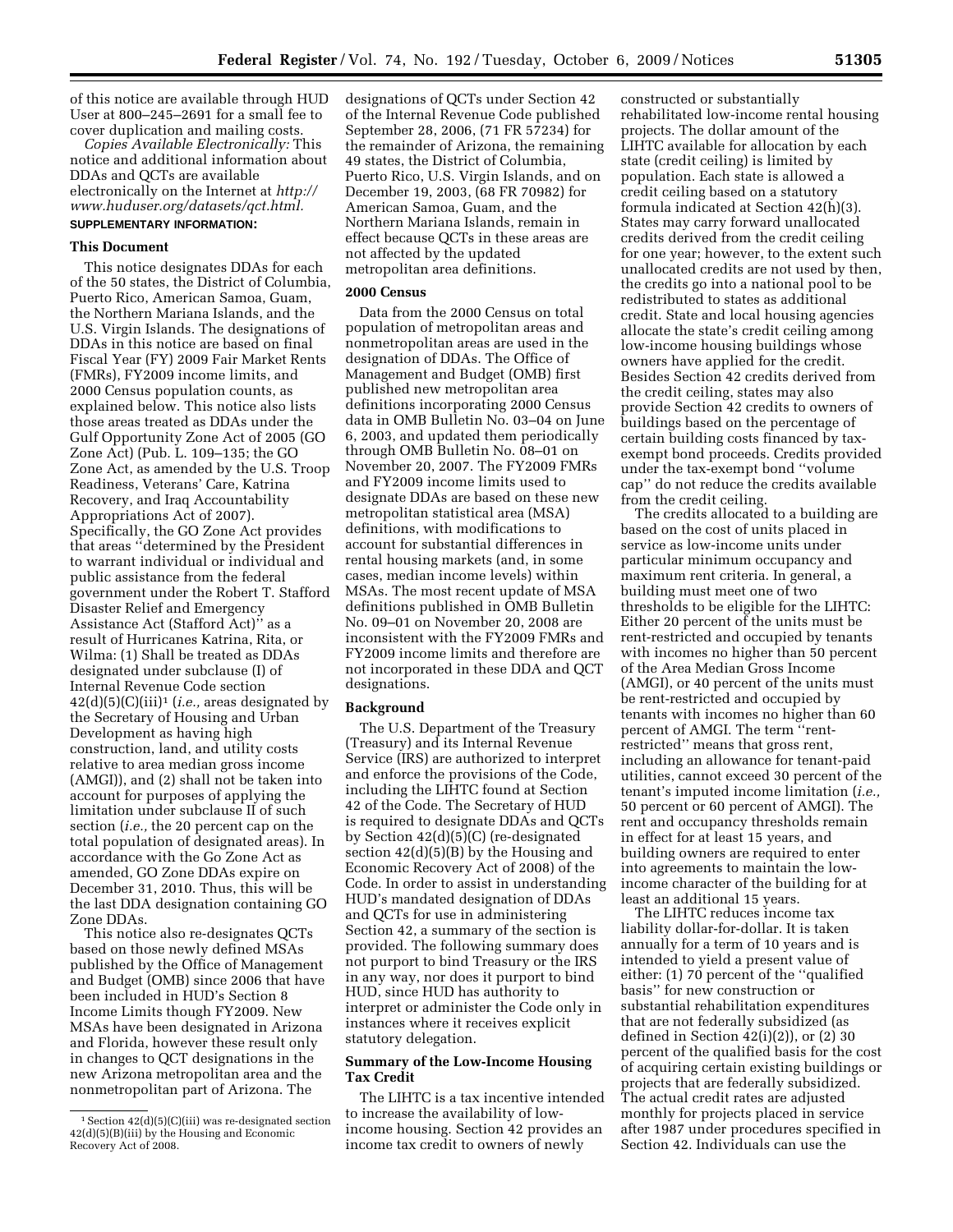credits up to a deduction equivalent of \$25,000 (the actual maximum amount of credit that an individual can claim depends on the individual's marginal tax rate). For buildings placed in service after December 31, 2007, individuals can use the credits against the alternative minimum tax. Corporations, other than S or personal service corporations, can use the credits against ordinary income tax, and, for buildings placed in service after December 31, 2007, against the alternative minimum tax. These corporations also can deduct losses from the project.

The qualified basis represents the product of the building's ''applicable fraction'' and its ''eligible basis.'' The applicable fraction is based on the number of low-income units in the building as a percentage of the total number of units, or based on the floor space of low-income units as a percentage of the total floor space of residential units in the building. The eligible basis is the adjusted basis attributable to acquisition, rehabilitation, or new construction costs (depending on the type of LIHTC involved). These costs include amounts chargeable to a capital account that are incurred prior to the end of the first taxable year in which the qualified lowincome building is placed in service or, at the election of the taxpayer, the end of the succeeding taxable year. In the case of buildings located in designated DDAs or designated QCTs, eligible basis can be increased up to 130 percent from what it would otherwise be. This means that the available credits also can be increased by up to 30 percent. For example, if a 70 percent credit is available, it effectively could be increased to as much as 91 percent.

Section 42 of the Code defines a DDA as any area designated by the Secretary of HUD as an area that has high construction, land, and utility costs relative to the AMGI. All designated DDAs in metropolitan areas (taken together) may not contain more than 20 percent of the aggregate population of all metropolitan areas, and all designated areas not in metropolitan areas may not contain more than 20 percent of the aggregate population of all nonmetropolitan areas.

Under section 42(d)(5)(B) of the Code, a Qualified Census Tract is any census tract (or equivalent geographic area defined by the Bureau of the Census) in which at least 50 percent of households have an income less than 60 percent of the AMGI or, where the poverty rate is at least 25 percent. There is a limit on the number of Qualified Census Tracts in any metropolitan statistical area that may be designated to receive an increase

in eligible basis: All of the designated census tracts within a given metropolitan area may not together contain more than 20 percent of the total population of the metropolitan area. For purposes of HUD designations of Qualified Census Tracts, all nonmetropolitan areas in a state are treated as if they constituted a single nonmetropolitan area.

The GO Zone Act provides that areas ''determined by the President to warrant individual or individual and public assistance from the Federal Government'' under the Stafford Act by reason of Hurricanes Katrina, Rita, or Wilma shall be treated as DDAs designated under subclause I of Internal Revenue Code section 42(d)(5)(C)(iii) (*i.e.,* areas designated by the Secretary of HUD as having high construction, land, and utility costs relative to AMGI), and shall not be taken into account for purposes of applying the limitation under subclause II of such section (*i.e.,*  the 20 percent cap on the total population of designated areas). This notice lists the affected areas described in the GO Zone Act. Because the populations of DDAs designated under the GO Zone Act are not counted against the statutory 20 percent cap on the aggregate population of DDAs, the total population of designated metropolitan DDAs (regular and GO Zone) listed in this notice exceeds 20 percent of the total population of all MSAs, and the population of all nonmetropolitan DDAs listed in this notice exceeds 20 percent of the total population of nonmetropolitan counties. In accordance with the GO Zone Act as amended, the authorization for GO Zone DDAs expires on December 31, 2010 and consequently, this will be the last designation of GO Zone DDAs.

Section  $42(d)(5)(C)(v)$  as added to the Code by the Housing and Economic Recovery Act of 2008, and re-designated as Section  $42(d)(5)(B)(v)$ , allows states to award an increase in basis up to 30 percent to buildings located outside of federally designated DDAs and QCTs if the increase is necessary to make the building financially feasible. This state discretion applies only to buildings allocated credits under the state housing credit ceiling and is not permitted for buildings receiving credits in connection with tax-exempt bonds. Rules for such designations shall be set forth in the LIHTC-allocating agencies' qualified allocation plans (QAPs).

# **Explanation of HUD Designation Methodology**

# *A. Difficult Development Areas*

This notice lists all areas ''determined by the President to warrant individual or individual and public assistance from the Federal Government'' under the Stafford Act by reason of Hurricanes Katrina, Rita, or Wilma as DDAs according to lists of counties and parishes from the Federal Emergency Management Agency Web site (*http:// www.fema.gov/*). Affected metropolitan areas and nonmetropolitan areas are assigned the indicator ''[GO Zone]'' in the lists of DDAs.

In developing the list of the remaining DDAs, HUD compared housing costs with incomes. HUD used 2000 Census population data and the MSA definitions, as published in OMB Bulletin No. 08–01 on November 20, 2007, with modifications, as described below. In keeping with past practice of basing the coming year's DDA designations on data from the preceding year, the basis for these comparisons is the FY2009 HUD income limits for very low-income households (Very Low-Income Limits, or VLILs), which are based on 50 percent of AMGI, and final FY2009 FMRs used for the Housing Choice Voucher (HCV) program. In formulating the FY2009 FMRs and VLILs, HUD modified the current OMB definitions of MSAs to account for substantial differences in rents among areas within each new MSA that were in different FMR areas under definitions used in prior years. HUD formed these ''HUD Metro FMR Areas'' (HMFAs) in cases where one or more of the parts of newly defined MSAs that previously were in separate FMR areas had 2000 Census base 40th-percentile recentmover rents that differed, by 5 percent or more, from the same statistic calculated at the MSA level. In addition, a few HMFAs were formed on the basis of very large differences in AMGIs among the MSA parts. All HMFAs are contained entirely within MSAs. All nonmetropolitan counties are outside of MSAs and are not broken up by HUD for purposes of setting FMRs and VLILs. (Complete details on HUD's process for determining FY2009 FMR areas and FMRs are available at *http:// www.huduser.org/datasets/fmr/fmrs/ fy2009*\_*code/index.asp?data=fmr09.*  Complete details on HUD's process for determining FY2009 income limits are available at *http://www.huduser.org/ datasets/il/il09/index.html.*)

HUD's unit of analysis for designating metropolitan DDAs, therefore, consists of: Entire MSAs, in cases where these were not broken up into HMFAs for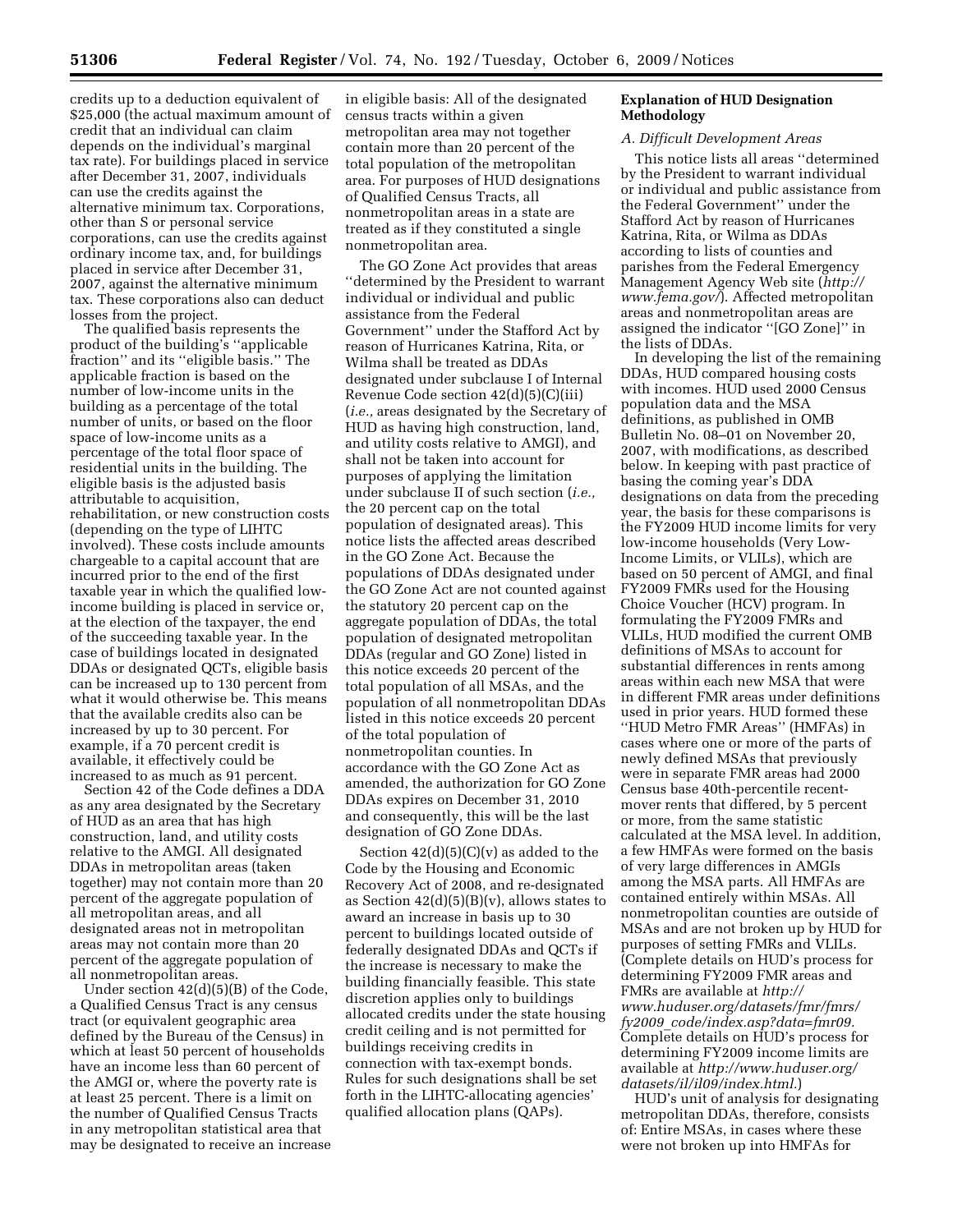purposes of computing FMRs and VLILs; and HMFAs within the MSAs that were broken up for such purposes. Hereafter in this notice, the unit of analysis for designating metropolitan DDAs will be called the HMFA, and the unit of analysis for nonmetropolitan DDAs will be the nonmetropolitan county or county equivalent area. The procedure used in making the DDA calculations follows:

1. For each HMFA and each nonmetropolitan county, a ratio was calculated. This calculation used the final FY2009 two-bedroom FMR and the FY2009 four-person VLIL.

a. The numerator of the ratio was the area's final FY2009 FMR. In general, the FMR is based on the 40th-percentile gross rent paid by recent movers to live in a two-bedroom apartment. In metropolitan areas granted a FMR based on the 50th-percentile rent for purposes of improving the administration of HUD's HCV program (see 71 FR 5068), the 40th-percentile rent was used to ensure nationwide consistency of comparisons.

b. The denominator of the ratio was the monthly LIHTC income-based rent limit, which was calculated as  $\frac{1}{12}$  of 30 percent of 120 percent of the area's VLIL (where the VLIL was rounded to the nearest \$50 and not allowed to exceed 80 percent of the AMGI in areas where the VLIL is adjusted upward from its 50 percent-of-AMGI base).

2. The ratios of the FMR to the LIHTC income-based rent limit were arrayed in descending order, separately, for HMFAs and for nonmetropolitan counties.

3. The non-GO Zone DDAs are those HMFAs and nonmetropolitan counties not in areas ''determined by the President to warrant individual or individual and public assistance from the Federal Government'' under the Stafford Act by reason of Hurricanes Katrina, Rita, or Wilma, with the highest ratios cumulative to 20 percent of the 2000 population of all HMFAs and of all nonmetropolitan counties, respectively.

## *B. Qualified Census Tracts*

In developing this list of QCTs, HUD used 2000 Census 100-percent count data on total population, total households, and population in households; a special tabulation of household income at the tract level from the 2000 Census; the 2000 Census base AMGIs computed at the HMFA level as described above to determine tract eligibility; and the MSA definitions published in OMB Bulletin No. 08–01 on November 20, 2007, for determining how many eligible tracts can be

designated under the statutory 20 percent population cap.

HUD uses the HMFA-level AMGIs to determine QCT eligibility because the statute, specifically 26 U.S.C.  $42(d)(5)(B)(iv)(II)$ , refers to the same section of the Code that defines income for purposes of tenant eligibility and unit maximum rent, specifically 26 U.S.C. 42(g)(4). By rule, the IRS sets these income limits according to HUD's VLILs, which in FY2006 and thereafter are established at the HMFA level. Similarly, HUD uses the entire MSA to determine how many eligible tracts can be designated under the 20 percent population cap as required by the statute (26 U.S.C. 42(d)(5)(B)(ii)(III)), which states that MSAs should be treated as singular areas. The QCTs were determined as follows:

1. To be eligible to be designated a QCT, a census tract must have 50 percent of its households with incomes below 60 percent of the AMGI or have a poverty rate of 25 percent or more. In metropolitan areas, HUD calculates 60 percent of AMGI by multiplying by a factor of 0.6 the HMFA median family income for 1999, as estimated by HUD from 2000 Census data. Outside of metropolitan areas, HUD calculates 60 percent of AMGI by multiplying by a factor of 0.6 the state-specific, nonmetropolitan balance median family income for 1999, as estimated by HUD. (For a complete listing of HMFA median family incomes for 1999, see *http:// www.huduser.org/datasets/il/il09/ msacounty*\_*medians.pdf.* For a complete listing of state non-metropolitan balance median family incomes for 1999, see *http://www.huduser.org/datasets/il/ il09/Medians2009.pdf.*)

2. For each census tract, the percentage of households below the 60 percent income standard (income criterion) was determined by: (a) Calculating the average household size of the census tract, (b) applying the income standard after adjusting it to match the average household size, and (c) calculating the number of households with incomes below the income standard. In performing this calculation, HUD used a special tabulation of household income data from the 2000 Census that provides more detail than the data on household income distribution publicly released by the Census Bureau and used in the designation of QCTs published December 12, 2002. Therefore, even in MSAs where there was no geographic change, a different set of census tracts may be determined eligible and designated as QCTs based on these more accurate data. HUD's special tabulations of census tract household income

distribution are available for download from *http://qct.huduser.org/tables/ data*\_*request.odb.* 

3. For each census tract, the poverty rate was determined by dividing the population with incomes below the poverty line by the population for whom poverty status has been determined.

4. QCTs are those census tracts in which 50 percent or more of the households meet the income criterion, or 25 percent or more of the population is in poverty, such that the population of all census tracts that satisfy either one or both of these criteria does not exceed 20 percent of the total population of the respective area.

5. In areas where more than 20 percent of the population resides in eligible census tracts, census tracts are designated as QCTs in accordance with the following procedure:

a. Eligible tracts are placed in one of two groups. The first group includes tracts that satisfy both the income and poverty criteria for QCTs. The second group includes tracts that satisfy either the income criterion or the poverty criterion, but not both.

b. Tracts in the first group are ranked from lowest to highest on the income criterion. Then, tracts in the first group are ranked from lowest to highest on the poverty criterion. The two ranks are averaged to yield a combined rank. The tracts are then sorted on the combined rank, with the census tract with the highest combined rank being placed at the top of the sorted list. In the event of a tie, more populous tracts are ranked above less populous ones.

c. Tracts in the second group are ranked from lowest to highest on the income criterion. Then, tracts in the second group are ranked from lowest to highest on the poverty criterion. The two ranks are then averaged to yield a combined rank. The tracts are then sorted on the combined rank, with the census tract with the highest combined rank being placed at the top of the sorted list. In the event of a tie, more populous tracts are ranked above less populous ones.

d. The ranked first group is stacked on top of the ranked second group to yield a single, concatenated, ranked list of eligible census tracts.

e. Working down the single, concatenated, ranked list of eligible tracts, census tracts are designated until the designation of an additional tract would cause the 20 percent limit to be exceeded. If a census tract is not designated because doing so would raise the designated population percentage above 20 percent, subsequent census tracts are then considered to determine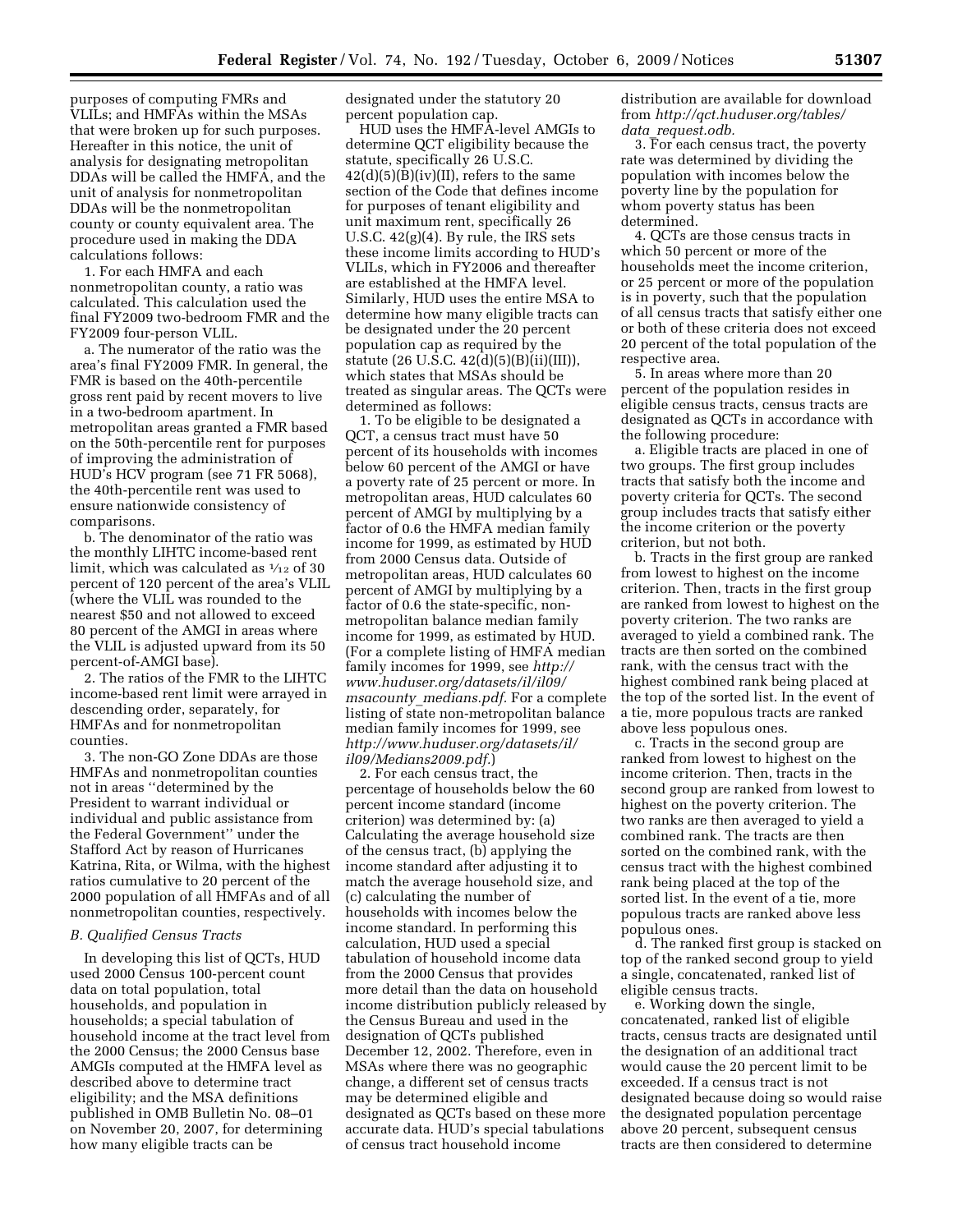if one or more census tract(s) with smaller population(s) could be designated without exceeding the 20 percent limit.

# *C. Application of Population Caps to DDA Determinations*

In identifying DDAs, HUD applied caps, or limitations, as noted above. The cumulative population of metropolitan DDAs not in areas ''determined by the President to warrant individual or individual and public assistance from the Federal Government'' under the Stafford Act by reason of Hurricanes Katrina, Rita, or Wilma cannot exceed 20 percent of the cumulative population of all metropolitan areas. The cumulative population of nonmetropolitan DDAs not in areas ''determined by the President to warrant individual or individual and public assistance from the Federal Government'' under the Stafford Act by reason of Katrina, Rita, or Wilma cannot exceed 20 percent of the cumulative population of all nonmetropolitan areas.

In applying these caps, HUD established procedures to deal with how to treat small overruns of the caps. The remainder of this section explains those procedures. In general, HUD stops selecting areas when it is impossible to choose another area without exceeding the applicable cap. The only exceptions to this policy are when the next eligible excluded area contains either a large absolute population or a large percentage of the total population, or the next excluded area's ranking ratio, as described above, was identical (to four decimal places) to the last area selected, and its inclusion resulted in only a minor overrun of the cap. Thus, for both the designated metropolitan and nonmetropolitan DDAs, there may be minimal overruns of the cap. HUD believes the designation of additional areas in the above examples of minimal overruns is consistent with the intent of the Code. As long as the apparent excess is small due to measurement errors, some latitude is justifiable because it is impossible to determine whether the 20 percent cap has been exceeded. Despite the care and effort involved in a Decennial Census, the Census Bureau and all users of the data recognize that the population counts for a given area and for the entire country are not precise. Therefore, the extent of the measurement error is unknown. There can be errors in both the numerator and denominator of the ratio of populations used in applying a 20 percent cap. In circumstances where a strict application of a 20 percent cap results in an anomalous situation, recognition of the unavoidable imprecision in the census

data justifies accepting small variances above the 20 percent limit.

# *D. Exceptions to OMB Definitions of MSAs and Other Geographic Matters*

As stated in OMB Bulletin 08–01, defining metropolitan areas:

OMB establishes and maintains the definitions of Metropolitan \* \* \* Statistical Areas, \* \* \* solely for statistical purposes. \* \* \* OMB does not take into account or attempt to anticipate any non-statistical uses that may be made of the definitions[.] In cases where \* \* \* an agency elects to use the Metropolitan \* \* \* Area definitions in nonstatistical programs, it is the sponsoring agency's responsibility to ensure that the definitions are appropriate for such use. An agency using the statistical definitions in a nonstatistical program may modify the definitions, but only for the purposes of that program. In such cases, any modifications should be clearly identified as deviations from the OMB statistical area definitions in order to avoid confusion with OMB's official definitions of Metropolitan \* \* \* Statistical Areas.

Following OMB guidance, the estimation procedure for the FY2009 FMRs incorporates the current OMB definitions of metropolitan areas based on the Core-Based Statistical Area (CBSA) standards, as implemented with 2000 Census data, but makes adjustments to the definitions, in order to separate subparts of these areas in cases where FMRs (and in a few cases, VLILs) would otherwise change significantly if the new area definitions were used without modification. In CBSAs where sub-areas are established, it is HUD's view that the geographic extent of the housing markets are not yet the same as the geographic extent of the CBSAs, but may approach becoming so as the social and economic integration of the CBSA component areas increases.

The geographic baseline for the new estimation procedure is the CBSA Metropolitan Areas (referred to as Metropolitan Statistical Areas or MSAs) and CBSA Non-Metropolitan Counties (nonmetropolitan counties include the county components of Micropolitan CBSAs where the counties are generally assigned separate FMRs). The HUDmodified CBSA definitions allow for subarea FMRs within MSAs based on the boundaries of ''Old FMR Areas'' (OFAs) within the boundaries of new MSAs. (OFAs are the FMR areas defined for the FY2005 FMRs. Collectively, they include the June 30, 1999, OMB definitions of MSAs and Primary MSAs (old definition MSAs/PMSAs), metropolitan counties deleted from old definition MSAs/PMSAs by HUD for FMR-setting purposes, and counties and county parts outside of old definition MSAs/PMSAs referred to as non-

metropolitan counties.) Subareas of MSAs are assigned their own FMRs when the subarea 2000 Census Base FMR differs significantly from the MSA 2000 Census Base FMR (or, in some cases, where the 2000 Census base AMGI differs significantly from the MSA 2000 Census Base AMGI). MSA subareas, and the remaining portions of MSAs after subareas have been determined, are referred to as ''HUD Metro FMR Areas (HMFAs),'' to distinguish such areas from OMB's official definition of MSAs.

In addition, Waller County, Texas, which is part of the Houston-Baytown-Sugar Land, TX HMFA, is not an area ''determined by the President to warrant individual or individual and public assistance from the Federal Government'' under the Stafford Act by reason of Hurricanes Katrina, Rita, or Wilma. It is, therefore, excluded from the definition of the Houston-Baytown-Sugar Land, TX HMFA and is assigned the FMR and VLIL of the Houston-Baytown-Sugar Land, TX HMFA and is evaluated as if it were a separate metropolitan area for purposes of designating DDAs. The Houston-Baytown-Sugar Land, TX HMFA is assigned the indicator ''(part)'' in the list of Metropolitan DDAs.

In the New England states (Connecticut, Maine, Massachusetts, New Hampshire, Rhode Island, and Vermont), HMFAs are defined according to county subdivisions or minor civil divisions (MCDs), rather than county boundaries. However, since no part of a HMFA is outside an OMB-defined, county-based MSA, all New England nonmetropolitan counties are kept intact for purposes of designating Nonmetropolitan DDAs.

For the convenience of readers of this notice, the geographical definitions of designated Metropolitan DDAs are included in the list of DDAs.

The Census Bureau provides no tabulations of 2000 Census data for Broomfield County, Colorado, an area that was created from parts of four Colorado counties when the city of Broomfield became a county in November 2001. Broomfield County is made up of former parts of Adams, Boulder, Jefferson, and Weld Counties. The boundaries of Broomfield County are similar, but not identical to, the boundaries of the city of Broomfield at the time of the 2000 Census. In OMB metropolitan area definitions and, therefore, for purposes of this notice, Broomfield County is included as part of the Denver-Aurora, CO MSA. Census tracts in Broomfield County include the parts of the Adams, Boulder, Jefferson, and Weld County census tracts that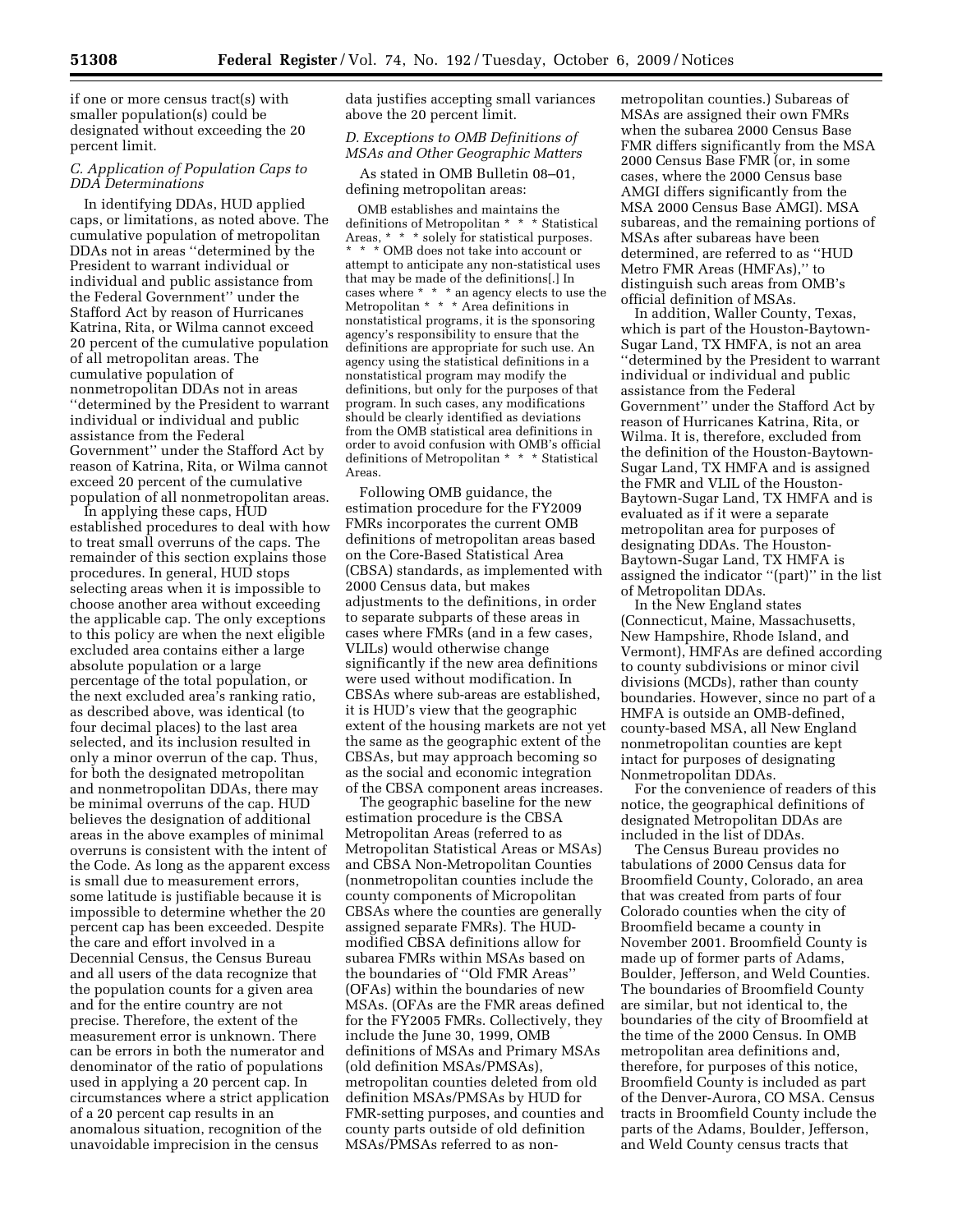were within the boundaries of the city of Broomfield according to the 2000 Census, plus parts of three Adams County tracts (85.15, 85.16, and 85.28), and one Jefferson County tract (98.25) that were not within any municipality during the 2000 Census but which, according to Census Bureau maps, are within the boundaries of Broomfield County. Data for Adams, Boulder, Jefferson, and Weld Counties and their census tracts were adjusted to exclude the data assigned to Broomfield County and its census tracts.

# **Future Designations**

DDAs are designated annually as updated income and FMR data are made public. QCTs are designated periodically as new data become available, or as metropolitan area definitions change. QCTs are being updated at this time to reflect the recent changes to 2000 Census-based metropolitan area definitions (OMB Bulletin 03–04, June 6, 2003, as updated through OMB Bulletin 08–01, November 20, 2007).

### **Effective Date**

For DDAs designated by reason of being in areas ''determined by the President to warrant individual or individual and public assistance from the Federal Government'' under the Stafford Act by reason of Hurricanes Katrina, Rita, or Wilma (the GO Zone Designation), the designation is effective:

(1) For housing credit dollar amounts allocated and buildings placed in service during the period beginning on January 1, 2006, and ending on December 31, 2010; or

(2) For purposes of Section 42(h)(4) of the Internal Revenue Code, for buildings placed in service during the period beginning on January 1, 2006, and ending on December 31, 2010, but only with respect to bonds issued after December 31, 2005.

The 2010 lists of DDAs that are not part of the GO Zone Designation are effective:

(1) For allocations of credit after December 31, 2009; or

(2) For purposes of Section 42(h)(4) of the Code, if the bonds are issued and the building is placed in service after December 31, 2009.

If an area is not on a subsequent list of DDAs, the 2010 lists are effective for the area if:

(1) The allocation of credit to an applicant is made no later than the end of the 365-day period after the applicant submits a complete application to the LIHTC-allocating agency, and the

submission is made before the effective date of the subsequent lists; or

(2) For purposes of Section 42(h)(4) of the Code, if:

(a) The bonds are issued or the building is placed in service no later than the end of the 365-day period after the applicant submits a complete application to the bond-issuing agency, and

(b) the submission is made before the effective date of the subsequent lists, provided that both the issuance of the bonds and the placement in service of the building occur after the application is submitted.

An application is deemed to be submitted on the date it is filed if the application is determined to be complete by the credit-allocating or bond-issuing agency. A ''complete application'' means that no more than *de minimis* clarification of the application is required for the agency to make a decision about the allocation of tax credits or issuance of bonds requested in the application.

In the case of a ''multiphase project,'' the DDA or QCT status of the site of the project that applies for all phases of the project is that which applied when the project received its first allocation of LIHTC. For purposes of Section 42(h)(4) of the Code, the DDA or QCT status of the site of the project that applies for all phases of the project is that which applied when the first of the following occurred: (a) The building(s) in the first phase were placed in service or (b) the bonds were issued.

For purposes of this notice, a ''multiphase project'' is defined as a set of buildings to be constructed or rehabilitated under the rules of the LIHTC and meeting the following criteria:

(1) The multiphase composition of the project (*i.e.,* total number of buildings and phases in project, with a description of how many buildings are to be built in each phase and when each phase is to be completed, and any other information required by the agency) is made known by the applicant in the first application of credit for any building in the project, and that applicant identifies the buildings in the project for which credit is (or will be) sought;

(2) The aggregate amount of LIHTC applied for on behalf of, or that would eventually be allocated to, the buildings on the site exceeds the one-year limitation on credits per applicant, as defined in the QAP of the LIHTCallocating agency, or the annual per capita credit authority of the LIHTC allocating agency, and is the reason the

applicant must request multiple allocations over 2 or more years; and

(3) All applications for LIHTC for buildings on the site are made in immediately consecutive years.

Members of the public are hereby reminded that the Secretary of Housing and Urban Development, or the Secretary's designee, has sole legal authority to designate DDAs and QCTs by publishing lists of geographic entities as defined by, in the case of DDAs, the several states and the governments of the insular areas of the United States and, in the case of QCTs, by the Census Bureau; and to establish the effective dates of such lists. The Secretary of the Treasury, through the IRS thereof, has sole legal authority to interpret, and to determine and enforce compliance with the Code and associated regulations, including **Federal Register** notices published by HUD for purposes of designating DDAs and QCTs. Representations made by any other entity as to the content of HUD notices designating DDAs and QCTs that do not precisely match the language published by HUD should not be relied upon by taxpayers in determining what actions are necessary to comply with HUD notices.

### **Interpretive Examples of Effective Date**

For the convenience of readers of this notice, interpretive examples are provided below to illustrate the consequences of the effective date in areas that gain or lose DDA status. The term ''regular DDA,'' as used below, refers to DDAs that are designated by the Secretary of HUD as having high construction, land, and utility costs relative to AMGI. The term ''GO Zone DDA'' refers to areas ''determined by the President to warrant individual or individual and public assistance from the Federal Government'' under the Stafford Act by reason of Hurricanes Katrina, Rita, or Wilma. The examples covering regular DDAs are equally applicable to QCT designations.

*(Case A)* Project A is located in a 2010 regular DDA that is not a designated regular DDA in 2011. A complete application for tax credits for Project A is filed with the allocating agency on November 15, 2010. Credits are allocated to Project A on October 30, 2011. Project A is eligible for the increase in basis accorded a project in a 2010 regular DDA because the application was filed before January 1, 2011 (the assumed effective date for the 2011 regular DDA lists), and because tax credits were allocated no later than the end of the 365-day period after the filing of the complete application for an allocation of tax credits.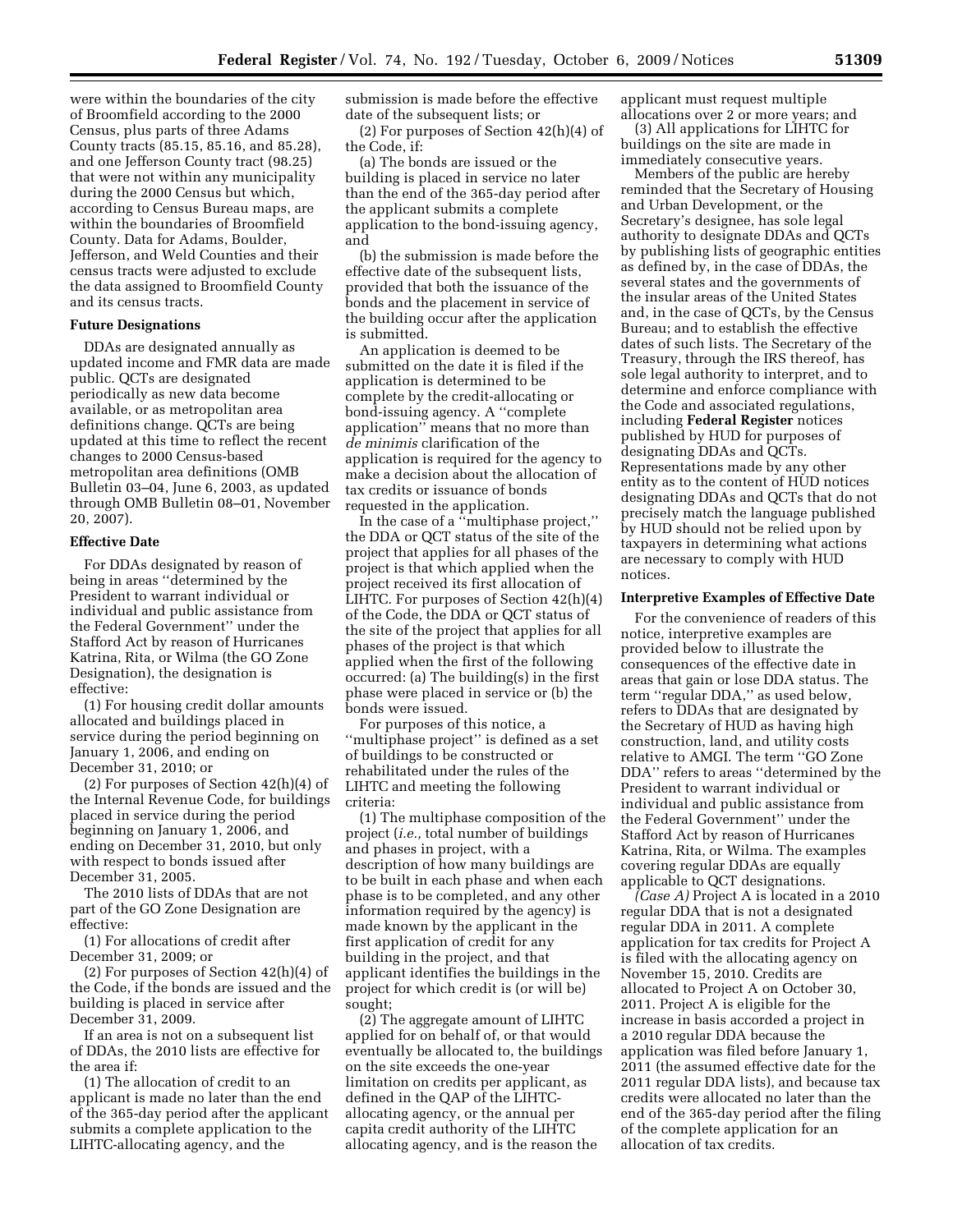*(Case B)* Project B is located in a 2010 regular DDA that is NOT a designated regular DDA in 2011 or 2012. A complete application for tax credits for Project B is filed with the allocating agency on December 1, 2010. Credits are allocated to Project B on March 30, 2012. Project B is not eligible for the increase in basis accorded a project in a 2010 regular DDA because, although the application for an allocation of tax credits was filed before January 1, 2011 (the assumed effective date of the 2011 regular DDA lists), the tax credits were allocated later than the end of the 365 day period after the filing of the complete application.

*(Case C)* Project C is located in a 2010 regular DDA that was not a DDA in 2009. Project C was placed in service on November 15, 2009. A complete application for tax-exempt bond financing for Project C is filed with the bond-issuing agency on January 15, 2010. The bonds that will support the permanent financing of Project C are issued on September 30, 2010. Project C is NOT eligible for the increase in basis otherwise accorded a project in a 2010 DDA because the project was placed in service before January 1, 2010.

*(Case D)* Project D is located in an area that is a regular DDA in 2010, but is NOT a regular DDA in 2011. A complete application for tax-exempt bond financing for Project D is filed with the bond-issuing agency on October 30, 2010. Bonds are issued for Project D on April 30, 2011, but Project D is not placed in service until January 30, 2012. Project D is eligible for the increase in basis available to projects located in 2010 regular DDAs because: (1) one of the two events necessary for triggering the effective date for buildings described in Section 42(h)(4)(B) of the Code (the two events being bonds issued and buildings placed in service) took place on April 30, 2011, within the 365 day period after a complete application for tax-exempt bond financing was filed, (2) the application was filed during a time when the location of Project D was in a regular DDA, and (3) both the issuance of the bonds and placement in service of project D occurred after the application was submitted.

*(Case E)* Project E is located in a GO Zone DDA. The bonds used to finance Project E are issued on July 1, 2010, and Project E is placed in service July 1,

2012. Project E is not eligible for the increase in basis available to projects in GO Zone DDAs because it was not placed in service during the period that began on January 1, 2006, and ends on December 31, 2010.

*(Case F)* Project F is located in a GO Zone DDA. The bonds used to finance Project F were issued July 1, 2005, and Project F is placed in service on July 1, 2010. Project F is not eligible for the increase in basis available to projects in GO Zone DDAs because the bonds used to finance project F were issued before January 1, 2006.

*(Case G)* Project G is a multiphase project located in a 2010 regular DDA that is NOT a designated regular DDA in 2011. The first phase of Project G received an allocation of credits in 2010, pursuant to an application filed March 15, 2010, which describes the multiphase composition of the project. An application for tax credits for the second phase Project G is filed with the allocating agency by the same entity on March 15, 2011. The second phase of Project G is located on a contiguous site. Credits are allocated to the second phase of Project G on October 30, 2011. The aggregate amount of credits allocated to the two phases of Project G exceeds the amount of credits that may be allocated to an applicant in one year under the allocating agency's QAP and is the reason that applications were made in multiple phases. The second phase of Project G is, therefore, eligible for the increase in basis accorded a project in a 2010 regular DDA, because it meets all of the conditions to be a part of a multiphase project.

*(Case H)* Project H is a multiphase project located in a 2010 regular DDA that is NOT a designated regular DDA in 2011. The first phase of Project H received an allocation of credits in 2010, pursuant to an application filed March 15, 2010, which does not describe the multiphase composition of the project. An application for tax credits for the second phase of Project H is filed with the allocating agency by the same entity on March 15, 2012. Credits are allocated to the second phase of Project H on October 30, 2012. The aggregate amount of credits allocated to the two phases of Project H exceeds the amount of credits that may be allocated to an applicant in one year under the allocating agency's QAP. The second phase of Project H is,

therefore, not eligible for the increase in basis accorded a project in a 2010 regular DDA, since it does not meet all of the conditions for a multiphase project, as defined in this notice. The original application for credits for the first phase did not describe the multiphase composition of the project. Also, the application for credits for the second phase of Project H was not made in the year immediately following the first phase application year.

### **Findings and Certifications**

# *Environmental Impact*

In accordance with 40 CFR 1508.4 of the regulations of the Council on Environmental Quality and 24 CFR 50.19(c)(6) of HUD's regulations, the policies and procedures contained in this notice provide for the establishment of fiscal requirements or procedures that do not constitute a development decision affecting the physical condition of specific project areas or building sites and, therefore, are categorically excluded from the requirements of the National Environmental Policy Act, except for extraordinary circumstances, and no Finding of No Significant Impact is required.

### *Federalism Impact*

Executive Order 13132 (entitled ''Federalism'') prohibits an agency from publishing any policy document that has federalism implications if the document either imposes substantial direct compliance costs on state and local governments and is not required by statute, or the document preempts state law, unless the agency meets the consultation and funding requirements of section 6 of the executive order. This notice merely designates DDAs as required under Section 42 of the Internal Revenue Code, as amended, for the use by political subdivisions of the states in allocating the LIHTC. This notice also details the technical methodology used in making such designations. As a result, this notice is not subject to review under the order.

Dated: September 25, 2009.

### **Raphael W. Bostic,**

*Assistant Secretary for Policy Development and Research.*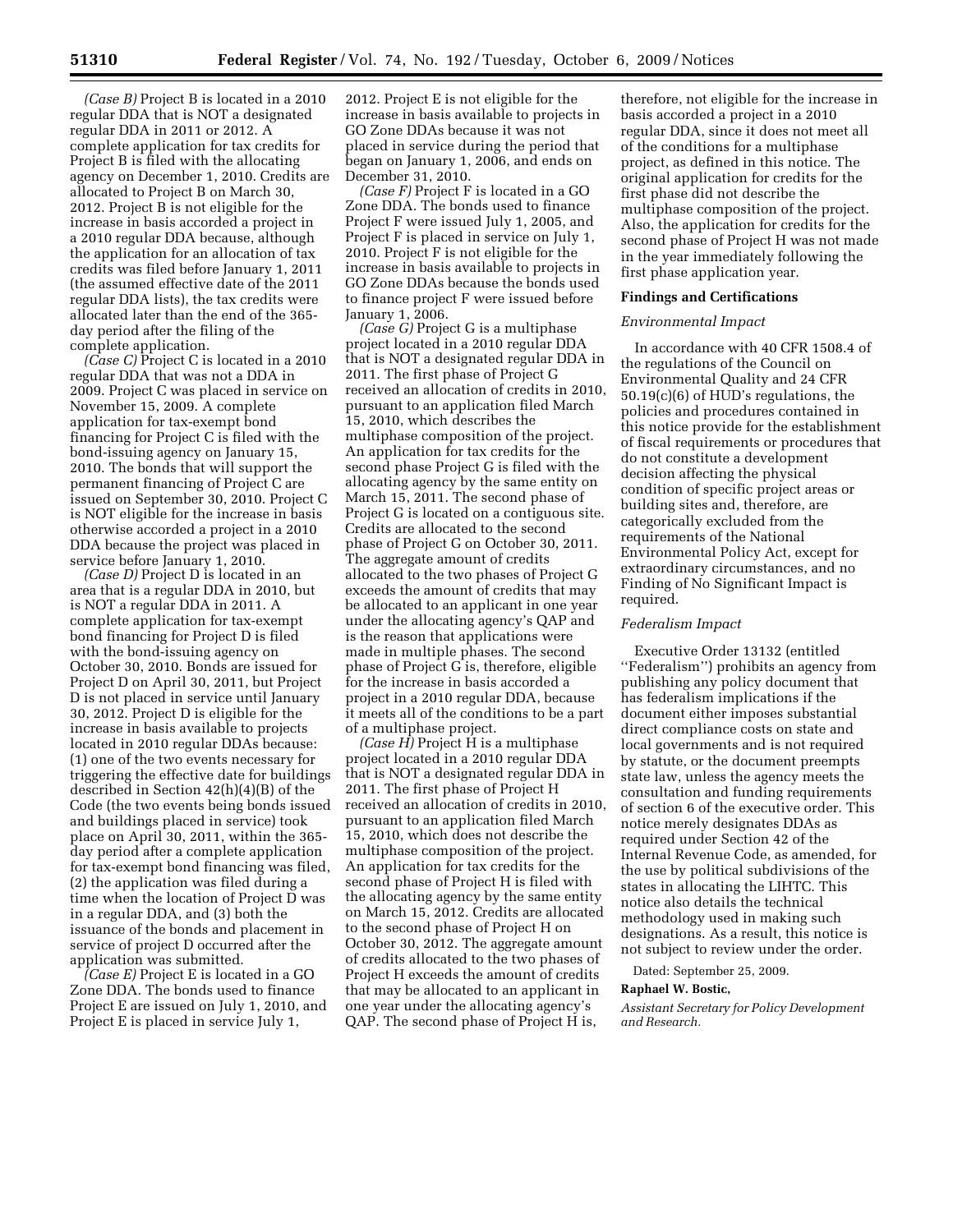|                      | 2010 IRS SECTION 42(d)(5)(B) METROPOLITAN DIFFICULT DEVELOPMENT AREAS<br>(OMB Metropolitan Area Definitions, November 20, 2007) | MSA] and derived FY2009 HUD Metro FMR Area Definitions [HMFA]) |                             |                         |                       |
|----------------------|---------------------------------------------------------------------------------------------------------------------------------|----------------------------------------------------------------|-----------------------------|-------------------------|-----------------------|
| State                | Metropolitan Area                                                                                                               | Metropolitan Area Components                                   |                             |                         |                       |
| Alabama              | Mobile, AL MSA [GO Zone]                                                                                                        | Mobile County                                                  |                             |                         |                       |
|                      | Tuscaloosa, AL MSA [GO Zone]                                                                                                    | Greene County                                                  | Hale County                 | Tuscaloosa County       |                       |
| Arizona              | Flagstaff, AZ MSA                                                                                                               | Coconino County                                                |                             |                         |                       |
|                      | Prescott, AZ MSA                                                                                                                | Yavapai County                                                 |                             |                         |                       |
|                      | Yuma, AZ MSA                                                                                                                    | Yuma County                                                    |                             |                         |                       |
| California           | Fresno, CA MSA                                                                                                                  | Fresno County                                                  |                             |                         |                       |
|                      | Los Angeles-Long Beach, CA HMFA                                                                                                 | Los Angeles County                                             |                             |                         |                       |
|                      | Napa, CA MSA                                                                                                                    | Napa County                                                    |                             |                         |                       |
|                      | Orange County, CA HMFA                                                                                                          | Orange County                                                  |                             |                         |                       |
|                      | Oxnard-Thousand Oaks-Ventura, CA MSA                                                                                            | Ventura County                                                 |                             |                         |                       |
|                      | Riverside-San Bernardino-Ontario, CA MSA                                                                                        | Riverside County                                               | San Bernardino County       |                         |                       |
|                      | Salinas, CA MSA                                                                                                                 | Monterey County                                                |                             |                         |                       |
|                      | San Diego-Carlsbad-San Marcos, CA MSA                                                                                           | San Diego County                                               |                             |                         |                       |
|                      | San Luis Obispo-Paso Robles, CA MSA                                                                                             | San Luis Obispo County                                         |                             |                         |                       |
|                      | Santa Barbara-Santa Maria, CA MSA                                                                                               | Santa Barbara County                                           |                             |                         |                       |
|                      | Santa Cruz-Watsonville, CA MSA                                                                                                  | Santa Cruz County                                              |                             |                         |                       |
|                      | Santa Rosa-Petaluma, CA MSA                                                                                                     | Sonoma County                                                  |                             |                         |                       |
| Florida              | Bradenton-Sarasota-Venice, FL MSA                                                                                               | Manatee County                                                 | Sarasota County             |                         |                       |
|                      | Cape Coral-Fort Myers, FL MSA [GO Zone]                                                                                         | Lee County                                                     |                             |                         |                       |
|                      | LMSA<br>Deltona-Daytona Beach-Ormond Beach, Fl                                                                                  | Volusia County                                                 |                             |                         |                       |
|                      | Fort Lauderdale, FL HMFA [GO Zone]                                                                                              | <b>Broward County</b>                                          |                             |                         |                       |
|                      | Miami-Miami Beach-Kendall, FL HMFA [GO Zone]                                                                                    | Miami-Dade County                                              |                             |                         |                       |
|                      | Naples-Marco Island, FL MSA [GO Zone]                                                                                           | Collier County                                                 |                             |                         |                       |
|                      | Ocala, FL MSA                                                                                                                   | Marion County                                                  |                             |                         |                       |
|                      | Orlando-Kissimmee, FL MSA                                                                                                       | Lake County                                                    | Orange County               | Osceola County          | Seminole County       |
|                      | Palm Bay-Melbourne-Titusville, FL MSA [GO Zone]                                                                                 | <b>Brevard County</b>                                          |                             |                         |                       |
|                      | Palm Coast, FL MSA                                                                                                              | Flagler County                                                 |                             |                         |                       |
|                      | Port St. Lucie-Fort Pierce, FL MSA [GO Zone]                                                                                    | Martin County                                                  | St. Lucie County            |                         |                       |
|                      | Punta Gorda, FL MSA                                                                                                             | Charlotte County                                               |                             |                         |                       |
|                      | Sebastian-Vero Beach, FL MSA [GO Zone]                                                                                          | Indian River County                                            |                             |                         |                       |
|                      | Tampa-St. Petersburg-Clearwater, FL MSA                                                                                         | Hemando County                                                 | Hillsborough County         | Pasco County            | Pinellas County       |
|                      | West Palm Beach-Boca Raton, FL HMFA [GO Zone]                                                                                   | Palm Beach County                                              |                             |                         |                       |
| Hawaii               | Honolulu, HI MSA                                                                                                                | Honolulu County                                                |                             |                         |                       |
| Louisiana            | Baton Rouge, LA HMFA [GO Zone]                                                                                                  | <b>Ascension Parish</b>                                        | East Baton Rouge Parish     | East Feliciana Parish   | Livingston Parish     |
|                      |                                                                                                                                 | Pointe Coupee Parish                                           | St. Helena Parish           | West Baton Rouge Parish | West Feliciana Parish |
|                      | GO Zone]<br>Houma-Bayou Cane-Thibodaux, LA MSA [1                                                                               | Lafourche Parish                                               | Terrebonne Parish           |                         |                       |
|                      | Iberville Parish, LA HMFA [GO Zone]                                                                                             | Iberville Parish                                               |                             |                         |                       |
|                      | Lafayette, LA MSA [GO Zone]                                                                                                     | afayette Parish                                                | St. Martin Parish           |                         |                       |
|                      | Lake Charles, LA MSA [GO Zone]                                                                                                  | Calcasieu Parish                                               | Cameron Parish              |                         |                       |
|                      | New Orleans-Metairie-Kenner, LA MSA [GO Zone]                                                                                   | Jefferson Parish                                               | Orleans Parish              | Plaquemines Parish      | St. Bernard Parish    |
|                      |                                                                                                                                 | St. Charles Parish                                             | St. John the Baptist Parish | St. Tammany Parish      |                       |
| <b>Massachusetts</b> | Barnstable Town, MA MSA                                                                                                         | Barnstable County                                              |                             |                         |                       |
|                      | Brockton, MA HMFA                                                                                                               | Abington town                                                  | Avon town                   | Bridgewater town        | <b>Brockton city</b>  |
|                      |                                                                                                                                 | East Bridgewater town                                          | Halifax town                | Hanson town             | Lakeville town        |
|                      |                                                                                                                                 | Marion town                                                    | Mattapoisett town           | Middleborough town      | Plympton town         |
|                      |                                                                                                                                 | Rochester town                                                 | West Bridgewater town       | Whitman town            |                       |
|                      |                                                                                                                                 |                                                                |                             |                         |                       |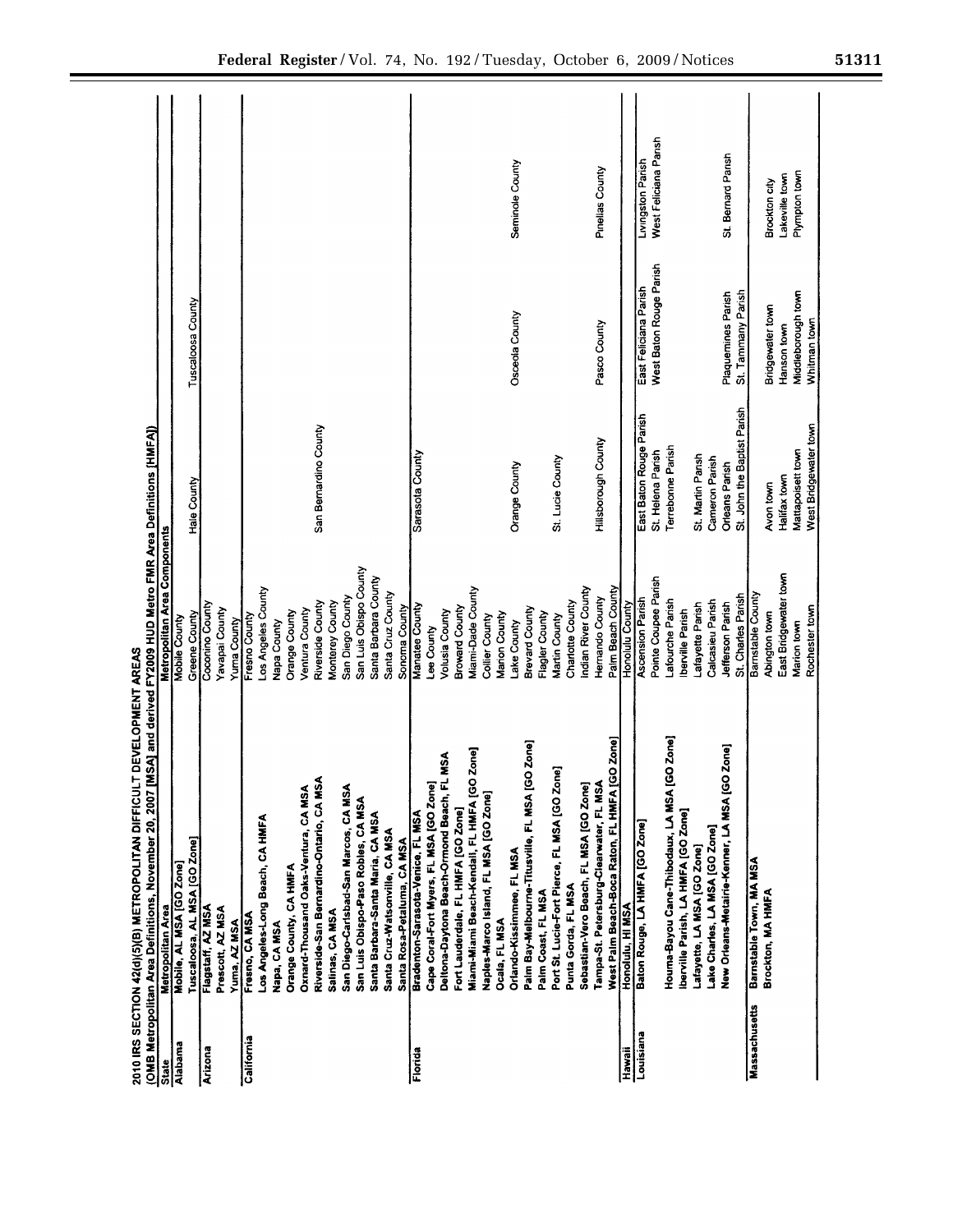| State       | Metropolitan Area                                     | Metropolitan Area Components |                            |                         |                         |
|-------------|-------------------------------------------------------|------------------------------|----------------------------|-------------------------|-------------------------|
| Mississippi | Gulfport-Biloxi, MS MSA [GO Zone]                     | Hancock County               | Harrison County            | Stone County            |                         |
|             | Hattiesburg, MS MSA [GO Zone]                         | Forrest County               | Lamar County               | Perry County            |                         |
|             | Jackson, MS HMFA [GO Zone]                            | Copian County                | Hinds County               | Madison County          | Rankın County           |
|             | Pascagoula, MS MSA [GO Zone]                          | George County                | Jackson County             |                         |                         |
|             | Simpson County, MS HMFA [GO Zone]                     | Simpson County               |                            |                         |                         |
|             | Tunica County, MS HMFA                                | Tunica County                |                            |                         |                         |
| Nevada      | Las Vegas-Paradise, NV MSA                            | Clark County                 |                            |                         |                         |
| New Jersey  | Atlantic City, NJ MSA                                 | Atlantic County              |                            |                         |                         |
|             | Jersey City, NJ HMFA                                  | Hudson County                |                            |                         |                         |
|             | Vineland-Millville-Bridgeton, NJ MSA                  | Cumberland County            |                            |                         |                         |
| New York    | Nassau-Suffolk, NY HMFA                               | Nassau County                | <b>Suffolk County</b>      |                         |                         |
|             | New York, NY HMFA                                     | <b>Bronx County</b>          | Kings County               | New York County         | Putnam County           |
|             |                                                       | Queens County                | Richmond County            | Rockland County         | Westchester County      |
| Texas       | Beaumont-Port Arthur, TX MSA [GO Zone]                | <b>Hardin County</b>         | Jefferson County           | Orange County           |                         |
|             | Brazoria County, TX HMFA [GO Zone]                    | Brazoria County              |                            |                         |                         |
|             | Corpus Christi, TX HMFA                               | Nueces County                | San Patricio County        |                         |                         |
|             | Houston-Baytown-Sugar Land, TX HMFA (part) [GO Zone]  | Chambers County              | Fort Bend County           | Galveston County        | Harris County           |
|             |                                                       | Liberty County               | Montgomery County          | San Jacinto County      |                         |
| Puerto Rico | Aguadilla-Isabela-San Sebastián, PR MSA               | <b>Aguada Municipio</b>      | <b>Aguadilla Municipio</b> | Añasco Municipio        | Isabela Municipio       |
|             |                                                       | Lares Municipio              | Moca Municipio             | Rincón Municipio        | San Sebastián Municipio |
|             | Arecibo, PR HMFA                                      | Arecibo Municipio            | Camuy Municipio            | Hatillo Municipio       |                         |
|             | <b>HMFA</b><br>Barranquitas-Aibonito-Quebradillas, PR | <b>Aibonito Municipio</b>    | Barranquitas Municipio     | <b>Ciales Municipio</b> | Maunabo Municipio       |
|             |                                                       | <b>Orocovis Municipio</b>    | Quebradillas Municipio     |                         |                         |
|             | Caguas, PR HMFA                                       | Caguas Municipio             | Cayey Municipio            | Cidra Municipio         | Gurabo Municipio        |
|             |                                                       | San Lorenzo Municipio        |                            |                         |                         |
|             | Fajardo, PR MSA                                       | Ceiba Municipio              | Fajardo Municipio          | Luquillo Municipio      |                         |
|             | Guayama, PR MSA                                       | Arroyo Municipio             | Guayama Municipio          | Patillas Municipio      |                         |
|             | Mayagüez, PR MSA                                      | Hormigueros Municipio        | Mayagüez Municipio         |                         |                         |
|             | Ponce, PR MSA                                         | Juana Díaz Municipio         | Ponce Municipio            | Villalba Municipio      |                         |
|             | San Germán-Cabo Rojo, PR MSA                          | Cabo Rojo Municipio          | ajas Municipio             | Sabana Grande Municipio | San Germán Municipio    |
|             | San Juan-Guaynabo, PR HMFA                            | Aguas Buenas Municipio       | Barceloneta Municipio      | Bayamón Municipio       | Canóvanas Municipio     |
|             |                                                       | Carolina Municipio           | Cataño Municipio           | Comerio Municipio       | Corozal Municipio       |
|             |                                                       | Dorado Municipio             | Florida Municipio          | Guaynabo Municipio      | Humacao Municipio       |
|             |                                                       | <b>Juncos Municipio</b>      | Las Piedras Municipio      | Loiza Municipio         | Manati Municipio        |
|             |                                                       | Morovis Municipio            | Naguabo Municipio          | Naranjito Municipio     | Rio Grande Municipio    |
|             |                                                       | San Juan Municipio           | Toa Alta Municipio         | Toa Baja Municipio      | Trujillo Alto Municipio |
|             |                                                       | Vega Alta Municipio          | Vega Baja Municipio        | Yabucoa Municipio       |                         |

2010 IRS SECTION 42(d)(5)(B) METROPOLITAN DIFFICULT DEVELOPMENT AREAS

Veteran's Care, Katima Recovery, and Iraq Accountability Appropriations Act of 2007. Their populations do not count against the 20 percent population cap on metropolitan areas designated as<br>Difficult Development Areas by r

-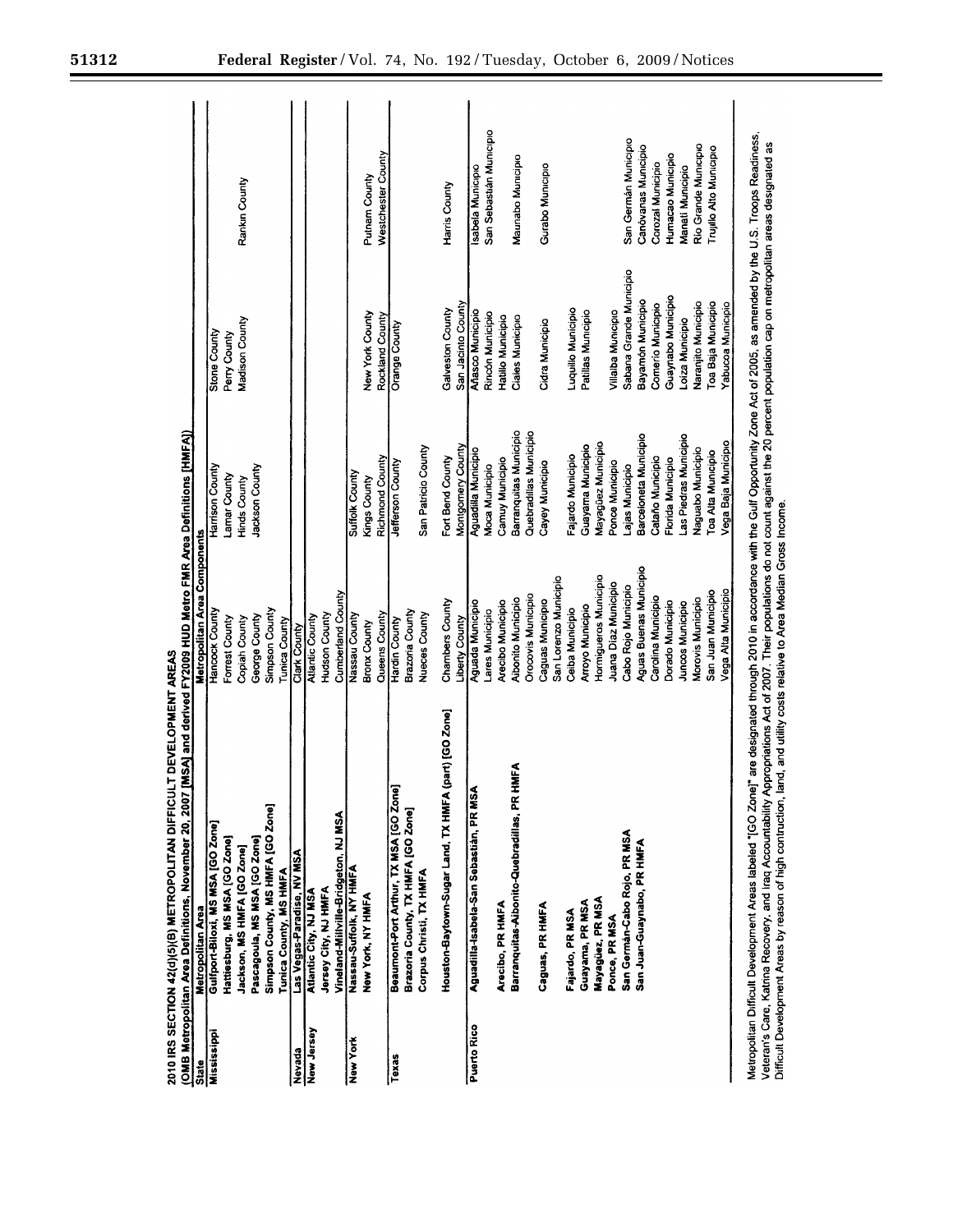| State         | <b>County Equivalents</b><br>Nonmetropolitan Counties or |                                                     |                                                        |                                                |
|---------------|----------------------------------------------------------|-----------------------------------------------------|--------------------------------------------------------|------------------------------------------------|
| Alabama       | Baldwin County [GO Zone]<br>Pickens County [GO Zone]     | Choctaw County [GO Zone]<br>Sumter County [GO Zone] | Washington County [GO Zone]<br>Clarke County [GO Zone] | Marengo County [GO Zone]                       |
| Alaska        | <b>Aleutians East Borough</b>                            | Bethel Census Area                                  | <b>Bristol Bay Borough</b>                             |                                                |
|               | Harnes Borough                                           | Juneau City and Borough                             | Ketchikan Gateway Borough                              | Dilingham Census Area<br>Kodiak Island Borough |
|               | Lake and Peninsula Borough                               | Nome Census Area                                    | North Slope Borough                                    | Northwest Arctic Borough                       |
|               | Prince of Wales-Outer Ketchikan Census Area              | Sitka City and Borough                              | Skagway-Hoonah-Angoon Census Area                      | Southeast Fairbanks Census Area                |
|               | Valdez-Cordova Census Area                               | Wade Hampton Census Area                            | Wrangell-Petersburg Census Area                        | Yakutat City and Borough                       |
| Arizona       | Yukon-Koyukuk Census Area<br><b>Apache County</b>        | Cochise County                                      | Gila County                                            | Graham County                                  |
|               | La Paz County                                            | Navajo County                                       | Santa Cruz County                                      |                                                |
| Arkansas      | <b>Baxter County</b>                                     | <b>Montgomery County</b>                            |                                                        |                                                |
| California    | <b>Alpine County</b>                                     | Amador County                                       | Calaveras County                                       | Colusa County                                  |
|               | Del Norte County                                         | Glenn County                                        | Humboldt County                                        | Inyo County                                    |
|               | Lake County                                              | Lassen County                                       | Mariposa County                                        | Mendocino County                               |
|               | Modoc County                                             | Mono County                                         | Nevada County                                          | Plumas County                                  |
|               | <b>Tuolumne County</b><br>Sierra County                  | Siskiyou County                                     | Tehama County                                          | <b>Trinity County</b>                          |
| Colorado      | <b>Archuleta County</b>                                  |                                                     |                                                        |                                                |
|               |                                                          | Custer County                                       | Dolores County                                         | Eagle County                                   |
|               | Garfield County<br>Mineral County                        | Hinsdale County                                     | Jackson County                                         | Lake County                                    |
|               | Routt County                                             | San Juan County<br><b>Ouray County</b>              | Pitkin County                                          | Rio Blanco County                              |
| Florida       |                                                          |                                                     | San Miguel County                                      | Summit County                                  |
|               | Calhoun County                                           | <b>Citrus County</b>                                | Columbia County                                        | <b>DeSoto County</b>                           |
|               | Franklin County                                          | Glades County [GO Zone]                             | Gulf County                                            | Hardee County                                  |
|               | Hendry County [GO Zone]                                  | <b>Highlands County</b>                             | Holmes County                                          | Liberty County                                 |
|               | Madison County                                           | Monroe County [GO Zone]                             | Okeechobee County [GO Zone]                            | Putnam County                                  |
|               | Taylor County                                            | Union County                                        | Watton County                                          |                                                |
| Georgia       | Decatur County                                           | Gilmer County                                       | Gordon County                                          | Polk County                                    |
|               | Rabun County                                             | <b>Taibot County</b>                                | Towns County                                           | <b>Troup County</b>                            |
|               | Union County                                             | White County<br>Kalawao County                      |                                                        |                                                |
| Hawaii        | Hawaii County                                            |                                                     | Kauai County                                           | Maui County                                    |
| ldaho         | <b>Benewah County</b>                                    | <b>Bonner County</b>                                | Boundary County                                        | Cassia County                                  |
|               | Gooding County                                           | daho County                                         | Jerome County                                          | <b>Lincoln County</b>                          |
|               | Twn Falls County                                         |                                                     |                                                        |                                                |
| Kentucky      | <b>Butler County</b>                                     | Cartisle County                                     | Elliott County                                         | <b>Fulton County</b>                           |
|               | Lincoln County                                           | Montgomery County                                   | Nicholas County                                        | Owen County                                    |
|               | Powell County                                            | Simpson County                                      | <b>Todd County</b>                                     | Whitley County                                 |
| Louisiana     | Acadia Parish [GO Zone]                                  | Allen Parish [GO Zone]                              | <b>Assumption Parish (GO Zone)</b>                     | Beauregard Pansh [GO Zone]                     |
|               | Bienville Pansh                                          | Claiborne Parish                                    | Evangeline Parish [GO Zone]                            | Iberia Parish [GO Zone]                        |
|               | Jefferson Davis Parish [GO Zone]                         | Natchitoches Parish                                 | Red River Parish                                       | Sabine Parish [GO Zone]                        |
|               | St. James Parish [GO Zone]                               | St. Landry Parish [GO Zone]                         | St. Mary Parish [GO Zone]                              | Tangipahoa Parish [GO Zone]                    |
|               | Vermilion Parish [GO Zone]                               | Vernon Parish [GO Zone]                             | Washington Parish [GO Zone]<br>Piscataquis County      |                                                |
| Maine         | Knox County                                              | <b>Lincoln County</b>                               |                                                        | <b>Waldo County</b>                            |
| Massachusetts | Dukes County                                             | Nantucket County                                    |                                                        |                                                |
| Michigan      | Benzie County                                            | Grand Traverse County                               | Otsego County                                          |                                                |
| Mississippi   | Adams County [GO Zone]                                   | Amite County [GO Zone]                              | Attala County [GO Zone]                                | Benton County                                  |
|               | <b>Bolivar County</b>                                    | Chickasaw County                                    | Choctaw County [GO Zone]                               | Claiborne County [GO Zone]                     |
|               | Clarke County [GO Zone]                                  | Coahoma County                                      | Covington County [GO Zone]                             | Franklin County [GO Zone]                      |
|               | Greene County [GO Zone]                                  | Grenada County                                      | Holmes County [GO Zone]                                | Humphreys County [GO Zone]                     |
|               | Issaquena County                                         | Jasper County [GO Zone]                             | Jefferson County [GO Zone]                             | Jefferson Davis County [GO Zone]               |
|               | Jones County [GO Zone]                                   | Kemper County [GO Zone]                             | Lafayette County                                       | Lauderdale County [GO Zone]                    |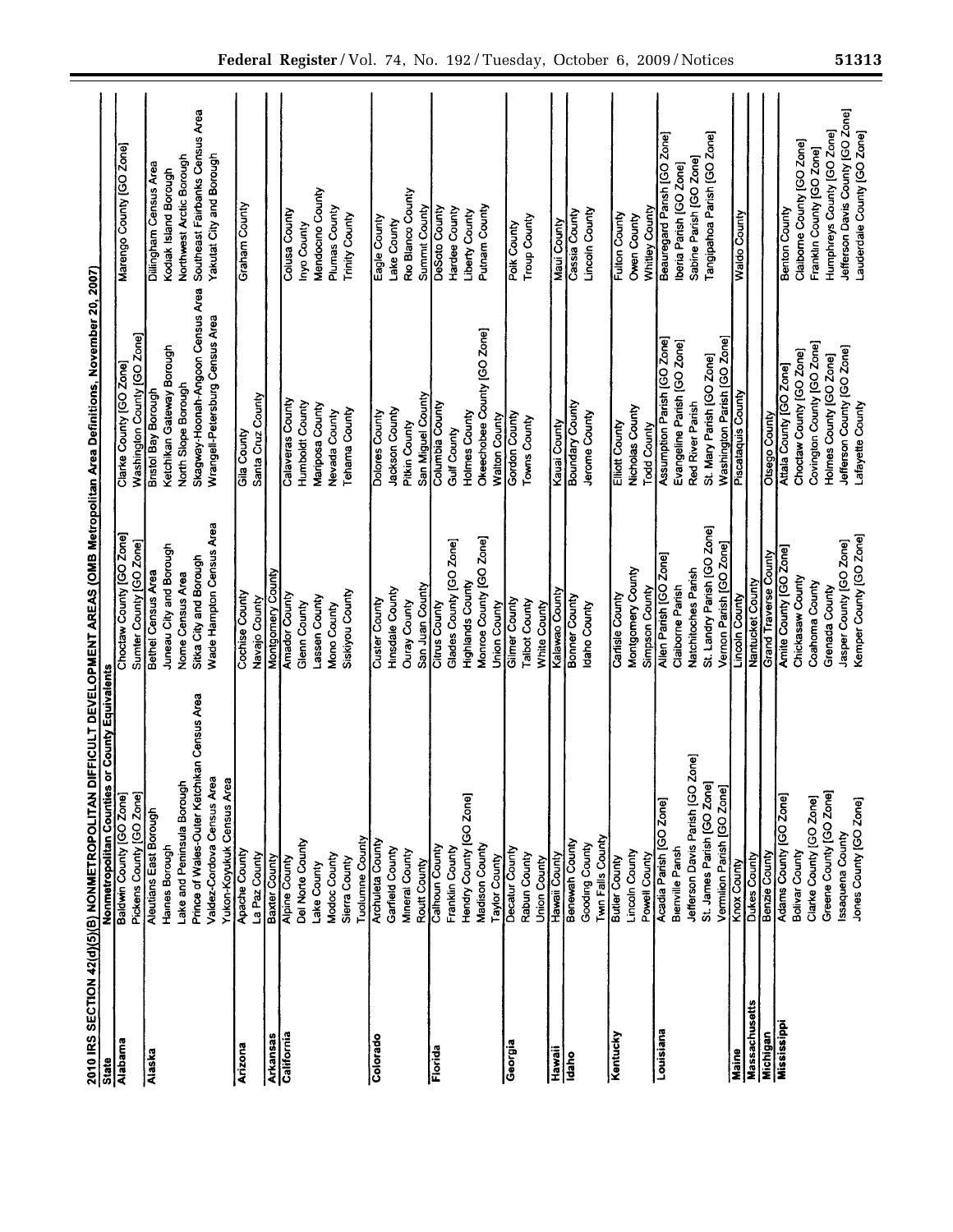| Mississippi (cont'd)<br>State | Nonmetropolitan Counties or County Equivalents |                                   |                            |                                |
|-------------------------------|------------------------------------------------|-----------------------------------|----------------------------|--------------------------------|
|                               | Lawrence County [GO Zone]                      | Leake County [GO Zone]            | Leflore County             | Lincoln County [GO Zone]       |
|                               | Lowndes County [GO Zone]                       | Marion County [GO Zone]           | Montgomery County          | Neshoba County [GO Zone]       |
|                               | Newton County [GO Zone]                        | Noxubee County [GO Zone]          | Oktibbeha County [GO Zone] | Panola County                  |
|                               | Pearl River County [GO Zone]                   | Pike County [GO Zone]             | Quitman County             | Scott County [GO Zone]         |
|                               | Sharkey County                                 | Smith County [GO Zone]            | Sunflower County           | Tallahatchie County            |
|                               | <b>Tippah County</b>                           | Waithail County [GO Zone]         | Warren County [GO Zone]    | Washington County              |
|                               | Wayne County [GO Zone]                         | Wilkinson County [GO Zone]        | Winston County [GO Zone]   | Yalobusha County               |
|                               | Yazoo County [GO Zone]                         |                                   |                            |                                |
| Missouri                      | Taney County                                   |                                   |                            |                                |
| Montana                       | Beaverhead County                              | Madison County                    | Meagher County             | Mineral County                 |
| Nevada                        | Churchill County                               | Douglas County                    |                            |                                |
| New Hampshire                 | Belknap County                                 | Carroll County                    | Cheshire County            | Grafton County                 |
|                               | Merrimack County                               |                                   |                            |                                |
| <b>New Mexico</b>             | Guadalupe County                               | <b>McKinley County</b>            | Mora County                | San Miguel County              |
|                               | Taos County                                    |                                   |                            |                                |
| New York                      | Clinton County                                 | Columbia County                   | <b>Cortland County</b>     | Delaware County                |
|                               | Essex County                                   | Fulton County                     | Genesee County             | Greene County                  |
|                               | Hamilton County                                | Jefferson County                  | Otsego County              | Schuyler County                |
|                               | Seneca County                                  | Sullivan County                   | <b>Yates County</b>        |                                |
| North Carolina                | <b>Avery County</b>                            | Chowan County                     | Cleveland County           | Dare County                    |
|                               | Gates County                                   | Hyde County                       | Jones County               | McDowell County                |
|                               | Mitchell County                                | Pasquotank County                 | Perquimans County          | <b>Rutherford County</b>       |
|                               | Transylvania County                            | Tyrrell County<br>Muskogee County | <b>Watauga County</b>      | Wilson County                  |
| Oklahoma                      | <b>Hughes County</b>                           |                                   | Oktuskee County            | Payne County<br>Douglas County |
| Oregon                        | Coos County                                    | Crook County                      | Curry County               |                                |
|                               | Grant County                                   | Hood River County                 | Josephine County           | <b>Lincoln County</b>          |
|                               | <b>Linn County</b>                             | Morrow County                     | <b>Tillamook County</b>    | Wheeler County                 |
| Pennsylvania                  | <b>Monroe County</b>                           | Wayne County<br>Jasper County     |                            |                                |
| South Carolina                | <b>Beaufort County</b>                         |                                   |                            |                                |
| Tennessee                     | <b>Bedford County</b>                          | Haywood County                    |                            |                                |
| Texas                         | <b>Anderson County</b>                         | Angelina County [GO Zone]         | Bailey County              | Baylor County                  |
|                               | <b>Bee County</b>                              | Borden County                     | Brewster County            | <b>Briscoe County</b>          |
|                               | <b>Brooks County</b>                           | Brown County                      | <b>Burnet County</b>       | Camp County                    |
|                               | Cass County                                    | Castro County                     | Cherokee County            | Childress County               |
|                               | Cochran County                                 | Coke County                       | Coleman County             | Collingsworth County           |
|                               | Comanche County                                | Cottle County                     | Crockett County            | Culberson County               |
|                               | Dallam County                                  | Dawson County                     | Deaf Smith County          | DeWitt County                  |
|                               | Dickens County                                 | Dimmit County                     | Duval County               | Eastland County                |
|                               | Edwards County                                 | Erath County                      | Falls County               | <b>Fisher County</b>           |
|                               | Floyd County                                   | Foard County                      | Franklin County            | Frio County                    |
|                               | Gaines County                                  | Garza County                      | Gillespie County           | Gonzales County                |
|                               | Grimes County                                  | Hale County                       | Hall County                | Hamilton County                |
|                               | Hardeman County                                | Haskell County                    | Henderson County           | Hockley County                 |
|                               | Hopkins County                                 | Houston County                    | Hudspeth County            | Jasper County [GO Zone]        |
|                               | Jim Hogg County                                | Jim Wells County                  | Karnes County              | Kenedy County                  |
|                               | Kent County                                    | Kerr County                       | Kimble County              | Kinney County                  |
|                               | Kleberg County                                 | Knox County                       | Lamar County               | Lamb County                    |
|                               | La Salle County                                | Lavaca County                     | Leon County                | Llano County                   |
|                               | Lynn County                                    | McCulloch County                  | McMullen County            | Madison County                 |
|                               | Marion County                                  | Martin County                     | Maverick County            | Menard County                  |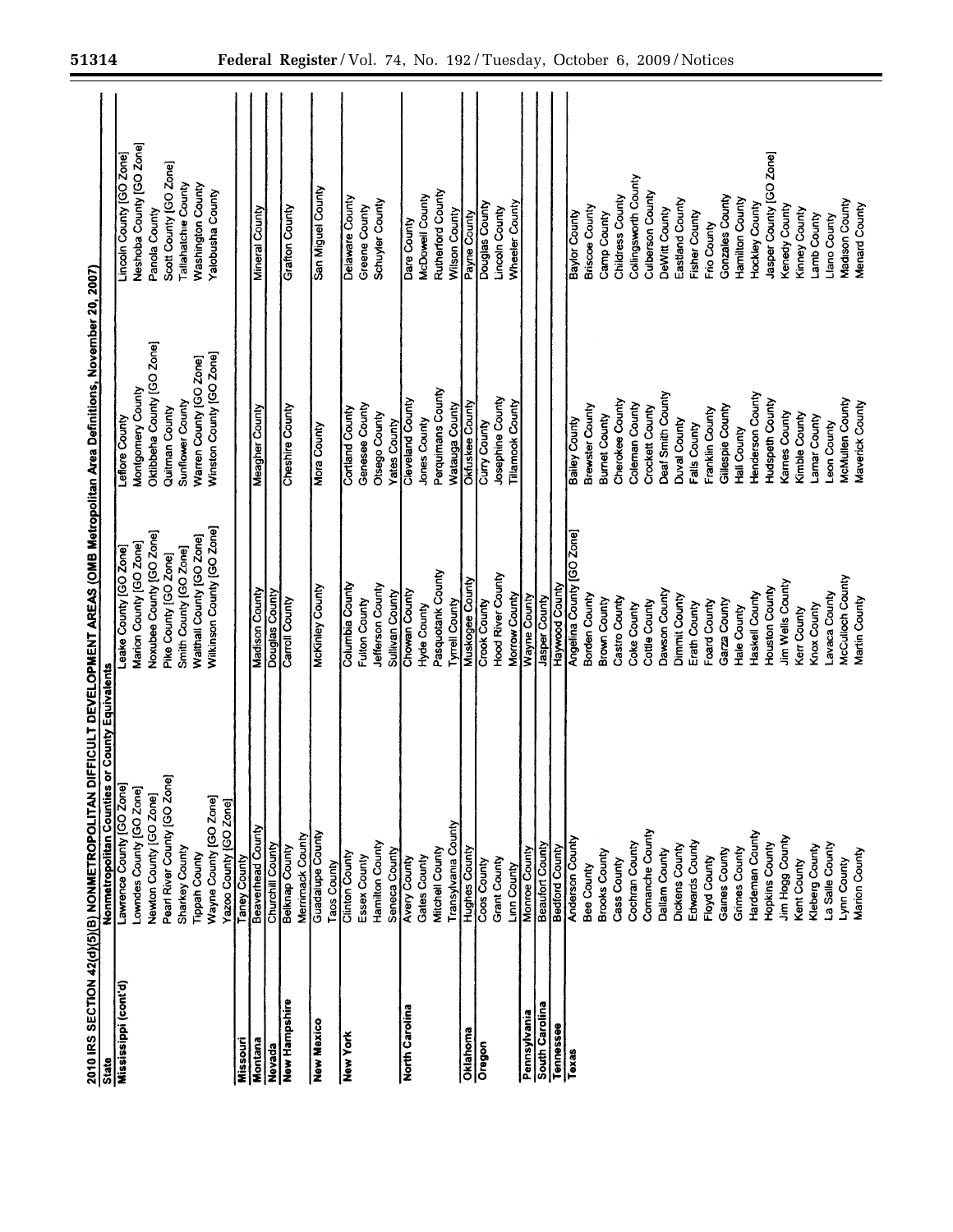|                          | 2010 IRS SECTION 42(d)(5)(B) NONMETROPOLITAN DIFFICULT DEVELOPMENT AREAS (OMB Metropolitan Area Definitions, November 20, 2007) |                              |                         |                            |
|--------------------------|---------------------------------------------------------------------------------------------------------------------------------|------------------------------|-------------------------|----------------------------|
| State                    | as or County Equivalents<br><b>Vonmetropolitan Countie</b>                                                                      |                              |                         |                            |
| Texas (cont'd)           | <b>Mills County</b>                                                                                                             | Mitchell County              | Montague County         | Morris County              |
|                          | Motley County                                                                                                                   | Nacogdoches County [GO Zone] | Navarro County          | Newton County [GO Zone]    |
|                          | Nolan County                                                                                                                    | Palo Pinto County            | Parmer County           | Pecos County               |
|                          | Polk County [GO Zone]                                                                                                           | Presidio County              | Real County             | Red River County           |
|                          | Reeves County                                                                                                                   | Refugio County               | Runnels County          | Sabine County [GO Zone]    |
|                          | 2one]<br>San Augustine County [GC                                                                                               | San Saba County              | Shelby County [GO Zone] | Starr County               |
|                          | Stephens County                                                                                                                 | Stonewall County             | Swisher County          | <b>Terrell County</b>      |
|                          | erry County                                                                                                                     | Throckmorton County          | Trus County             | Trinity County [GO Zone]   |
|                          | [yler County [GO Zone]                                                                                                          | Uvalde County                | Val Verde County        | Walker County [GO Zone]    |
|                          | Ward County                                                                                                                     | Willacy County               | Winkler County          | Yoakum County              |
|                          | Young County                                                                                                                    | Zapata County                | Zavala County           |                            |
| <b>S</b>                 | Duchesne County                                                                                                                 | <b>Uintah County</b>         |                         |                            |
| Vermont                  | <b>Addison County</b>                                                                                                           | Bennington County            | Lamoille County         | Orange County              |
|                          | <b>Rutland County</b>                                                                                                           | Windham County               | <b>Windsor County</b>   |                            |
| Virginia                 | Northampton County                                                                                                              |                              |                         |                            |
| Washington               | Clallam County                                                                                                                  | Jefferson County             | Lewis County            | San Juan County            |
| West Virginia            | Barbour County                                                                                                                  | <b>Braxton County</b>        | Calhoun County          | Doddridge County           |
|                          | Fayette County                                                                                                                  | Gilmer County                | <b>Grant County</b>     | Lewis County               |
|                          | Logan County                                                                                                                    | McDowell County              | Mingo County            | Nicholas County            |
|                          | Pendleton County                                                                                                                | Pocahontas County            | Roane County            | <b>Summers County</b>      |
|                          | Taylor County                                                                                                                   | <b>Upshur County</b>         | <b>Nebster County</b>   | <b>Nyoming County</b>      |
| Wyoming                  | Teton County                                                                                                                    |                              |                         |                            |
| American Samoa           | Eastern District                                                                                                                | Manu'a District              | Swains Island           | Western District           |
| Guam                     | Guam                                                                                                                            |                              |                         |                            |
| Northern Mariana Islands | Northern Islands Municipality                                                                                                   | Rota Municipality            | Saipan Municipality     | <b>Tinian Municipality</b> |
| Virgin Islands           | St. Croix                                                                                                                       | St. John                     | St. Thomas              |                            |
|                          |                                                                                                                                 |                              |                         |                            |

Nonmetropolitan Difficult Development Areas labeled "[GO Zone]" are designated through 2010 in accordance with the Gulf Opportunity Zone Act of 2005, as amended by the U.S. Troops<br>Readiness, Veteran's Care, Katrina Recover